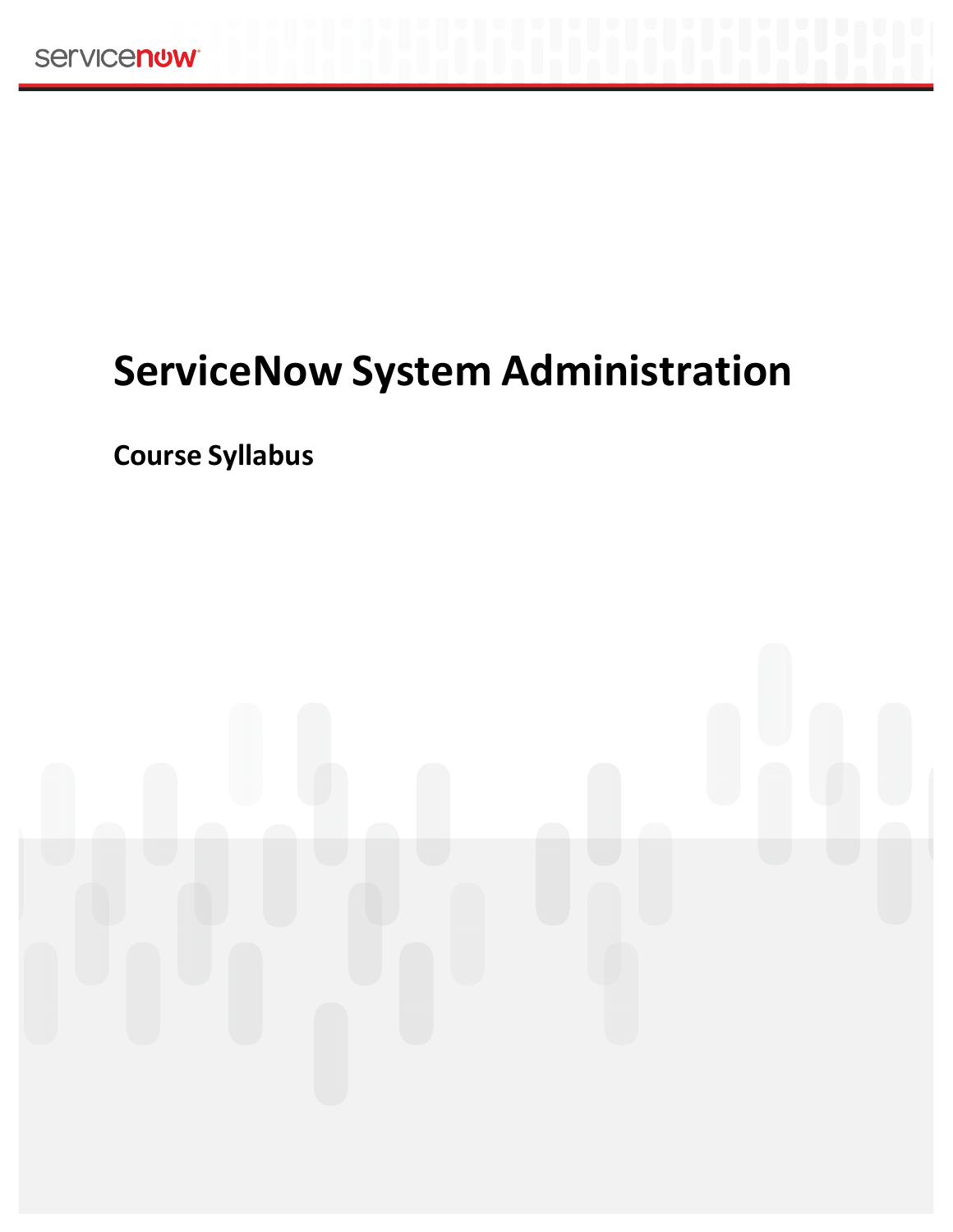## **Table of Contents**

## **Objectives**

During this three-day interactive training course you will perform system administration functions in your own instance; a safe sandbox.

In Module 1 you will start by working with the User Interface and performing essentials Core Configuration tasks.

In Module 2 you will also add users, groups and roles.

In Module 3 you will manage data with Tables, Import Sets, the CMDB, and Reporting.

In Module 4 you will work with four key elements of the Service Automation Platform:

- 1. Populate the Knowledge Base
- 2. Add items to the Service Catalog
- 3. Create Workflow activities and approvals
- 4. Create Service Level Agreements (SLAs)

In Module 5 you will perform Core Application Administration, working with Policies and Interactions, Business Rules and Clients Scripts then configure and control Application Security, then configure Alerts and Notifications.

In Module 6 you will learn about various Ongoing Maintenance topics including working with Update Sets, viewing Upgrade History and Status, learn about performance and then use the Collaboration capabilities of your ServiceNow instance.

The course weaves a scenario throughout to present real world, relevant lab exercises. The three-day class features lecture and group discussions, as well extensive hands-on practice and reinforcement delivered in a wide variety of labs, tech talks and a comprehensive case study.

© 2016 ServiceNow, Inc. All rights reserved.

ServiceNow and the ServiceNow logo are trademarks of ServiceNow, Inc. All other brand and product names are trademarks or registered trademarks of their respective holders. 2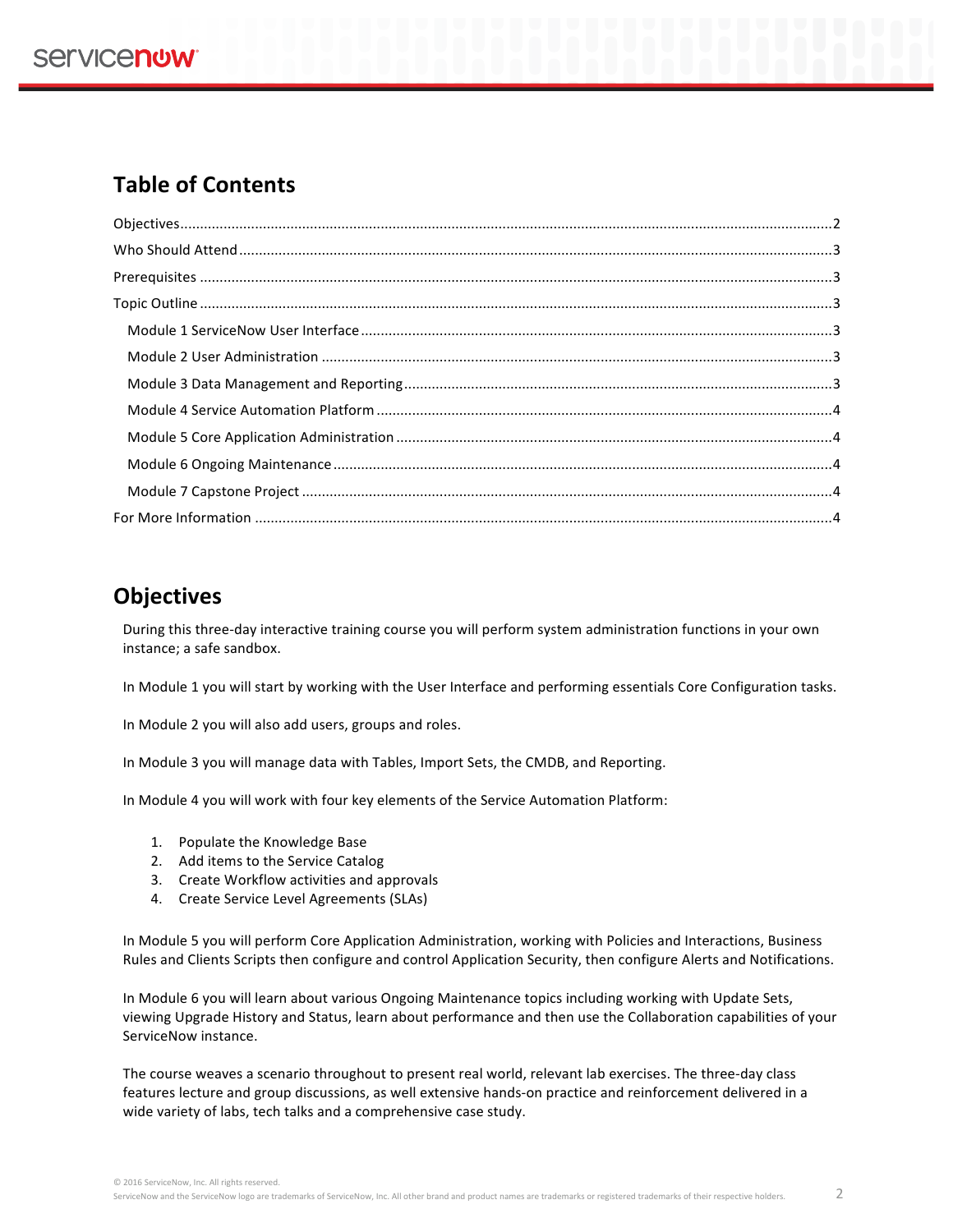## **Who Should Attend**

This course is targeted for new ServiceNow System Administrators who are zero to three months into a new deployment.

## **Prerequisites**

The Foundations online learning course https://community.servicenow.com/docs/DOC-1019 has six modules introducing the ServiceNow interface, exploring how to use various features and applications. The course uses role-based scenarios to show the workflow and interactivity of the platform. Industry terminology and practice using ServiceNow fundamental building blocks (applications and modules, tables, forms, lists, fields and exploration of key applications and module. Completing the online prerequisite allows participants to immediately be successful in class since it provides a common vocabulary and standard practical experience with ServiceNow fundamental applications.

Other than completing the online Foundations modules, this course does not have any specific technical requirements such as JavaScript, C++ or any other programming language knowledge. This course is designed to cover the fundamentals, giving you the System Administration knowledge and skills you need to get the most out of your ServiceNow deployment.

## **Topic Outline**

### **Module 1 ServiceNow User Interface**

Objectives: Configure Navigation, UI, Search and Branding options, Manage Lists and Forms, learn about plugins, the ServiceNow Mobile Platform, and Connect collaboration tools.

- 1. UI Essentials Lab: Configure Navigation, Search, UI and Branding Options.
- 2. Configuration Essentials Lab: Manage Lists and Forms and activate plugins.

### **Module 2 User Administration**

Objectives: Configure User Accounts, Groups, and Roles.

User Administration Lab: Add Users, add new Group automatically associated with New User Record, Assign Roles to a Group, Add Users to new Groups, Create and test New Assignment Rule.

### **Module 3 Data Management and Reporting**

Objectives: Work with Tables, Import data, add Configuration Items (Cis) to the CMDB, and Reporting tools.

- 1. Tables Lab: Create new table, Applications and Modules.
- 2. Import Sets Lab: Work with Import Sets and Transform Maps.
- 3. CMDB Lab: Add and Map Cis.
- 4. Reporting Lab: Configure and run Reports.